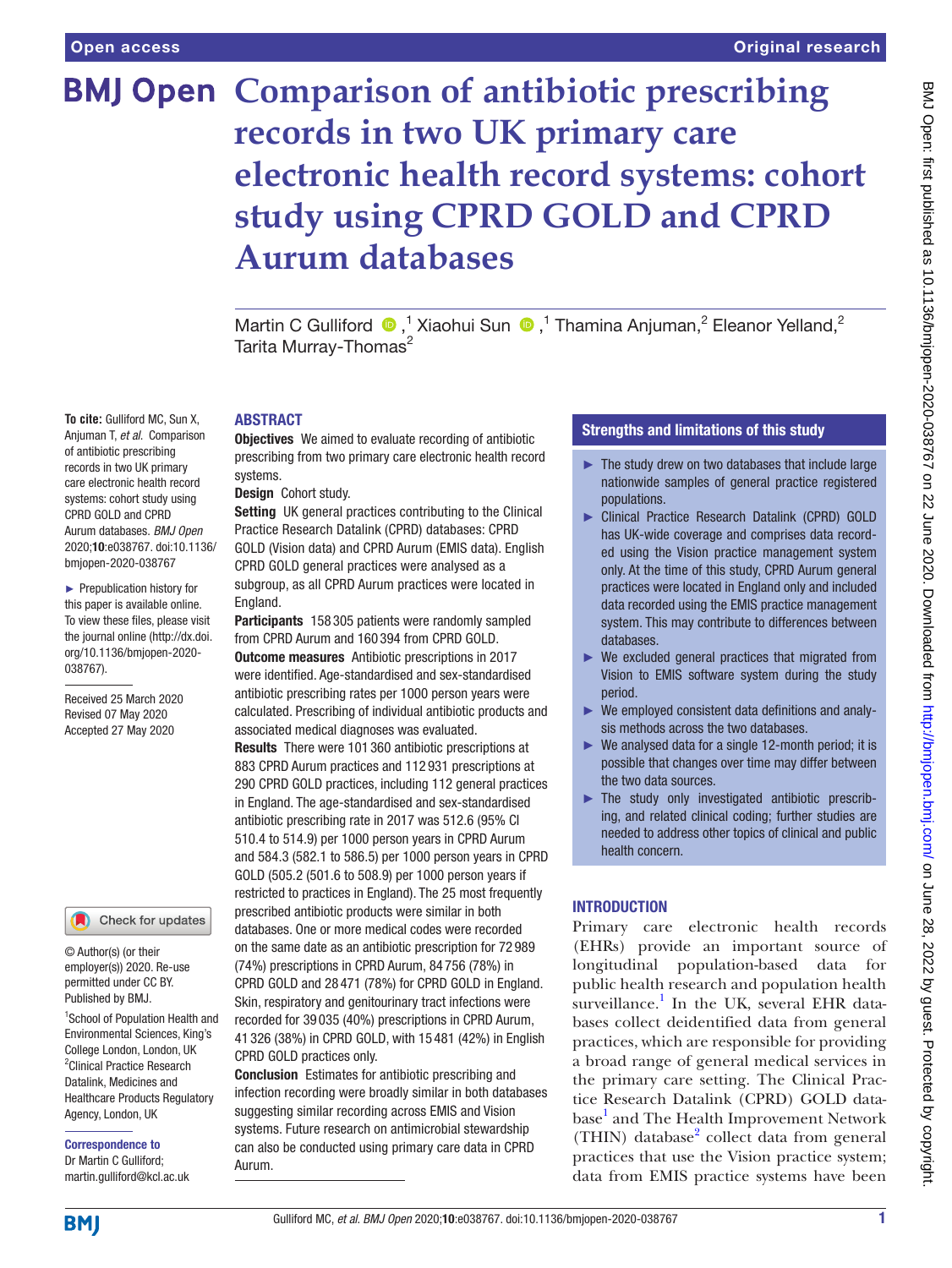historically collected by the QResearch database.<sup>[3](#page-6-2)</sup> CPRD has now established a new database, CPRD Aurum<sup>4</sup> that also collects data from general practices using the EMIS practice system. In recent years, there has been a trend for general practices to switch from the Vision practice system to EMIS, with the latter increasing its market share. This has made evaluations of the quality of EMIS data increasingly important for research.

While the research community has nearly 30 years of experience of using Vision data from CPRD GOLD, with numerous studies reporting on data quality,  $56$  less is known about the similarities and differences with data collected in the CPRD Aurum database. EHR systems may offer end users a variety of options, and differing incentives, to code clinical data and record test results. It is therefore possible that analysis of Vision-derived data from CPRD GOLD and EMIS-derived data from CPRD Aurum may yield different findings when substantive research questions are addressed. However, the magnitude of any possible differences between these data sources is largely unexplored. This study aimed to compare results obtained from an analysis of CPRD GOLD and CPRD Aurum data for one exemplar, the recording of antibiotic prescribing.

Antibiotic prescribing in primary care has been the subject of increasing interest in recent years because of the growing awareness that unnecessary prescription of antibiotics in primary care is contributing to the problem of antimicrobial resistance.<sup>78</sup> Research using CPRD GOLD<sup>910</sup> and THIN<sup>[11](#page-6-7)</sup> showed that the antibiotic prescribing rate is between 500 and 600 antibiotic prescriptions per 1000 patient years, with higher rates at the extremes of age. Nearly half of antibiotic prescriptions may be issued without a clear indication being recorded.[9 11](#page-6-6) The present analysis aimed to determine whether analysis of data from CPRD Aurum and CPRD GOLD provides similar estimates with respect to antibiotic prescription and recording.

#### **METHODS**

#### Data and participants

The CPRD GOLD database collects data from the four countries of the UK, with 30% of contributing practices located in England at the time of this study. The CPRD GOLD data-base has been well described<sup>[1](#page-6-0)</sup> and the high quality of the data collected has been documented in many studies.<sup>12</sup> The October 2019 database release from which the study cohort was sampled for this analysis included data on 17.6million patients, of whom 2.6million were currently active. In this release, there were 320 currently contributing general practices including 30% in England, 3% in Northern Ireland, 37% in Scotland and 30% in Wales. The CPRD Aurum database is more recently established, and at the time of this study (June 2019 release) drew on data collected from general practices in England only, using the EMIS practice system.<sup>4</sup> The CPRD Aurum database included data on 883 general practices, from which patients were sampled, with 23.1million patients, including 2.5million currently active patients. The study required analysis of anonymised data.

A sample of 158305 patients in CPRD Aurum was taken by randomly selecting 'n' patients from each stratum of general practice, gender and age group. The value of n=9 was selected to provide an appropriate total sample size of just over 150000. This sampling approach ensured that each general practice was equally represented in the analysis and that age-specific rates would be estimated with equal precision. Age was calculated as the difference between year of birth and 2017. Age groups were categorised as 0–4, 5–14, 15–24, 25–34, 35–44, 45–54, 55–64, 65–74, 75–84 and 85 years and over.

A comparison cohort of patients was extracted from the October 2019 release of CPRD GOLD using the online interface. In this release, there were 290 general practices contributing data to CPRD GOLD throughout 2017, including 112 in England. A sample of 160394 patients was taken by randomly selecting n=30 patients from each stratum of general practice, gender and age group. Patients were required to have at least 12 months of follow-up in the database estimated as the difference between the latest of their registration start date and 1 January 2017, and the earliest of registration end, practice last collection date, CPRD derived death date and 31 December 2017. General practices that migrated from Vision to EMIS practice systems during 2017 were excluded.

# **Measures**

We evaluated antibiotic prescribing for the year 2017 because this was the most recent complete year that we included in a larger study of antibiotic prescribing that we report elsewhere.<sup>13</sup> We identified all antibiotic prescriptions issued in 2017, including all drugs from section 5.1 of the British National Formulary  $(BNF)^{14}$  $(BNF)^{14}$  $(BNF)^{14}$  except antituberculous, antilepromatous agents and methenamine. The BNF includes the following categories of antibiotics: penicillins, cephalosporins (including carbapenems), tetracyclines, aminoglycosides, macrolides, clindamycin, sulfonamides (including combinations with trimethoprim), metronidazole and tinidazole, quinolones, drugs for urinary tract infection (nitrofurantoin) and other antibiotics.

For CPRD GOLD, we employed a list of 2627 antibiotic drugs that were identified from searches of the CPRD GOLD product dictionary browser made by all authors. Searches were made on the drug substance name, product name, BNF chapter and BNF codes. To identify the corresponding products in CPRD Aurum, dm +d codes (the prescribing codes from the National Health Service dictionary of medicines and devices) associated with individual product codes in the CPRD GOLD dictionary browser were mapped to the corresponding dm +d codes in the CPRD Aurum product dictionary browser. A more complete search of the CPRD Aurum product dictionary browser was additionally undertaken on term, product name and drug substance. We also conducted searches using approximate string matching ('fuzzy matching') to match the CPRD Aurum product name to the CPRD GOLD product name or drug substance name from the CPRD GOLD antibiotic code list. The 'agrep' command was used in the R program, $^{15}$  using the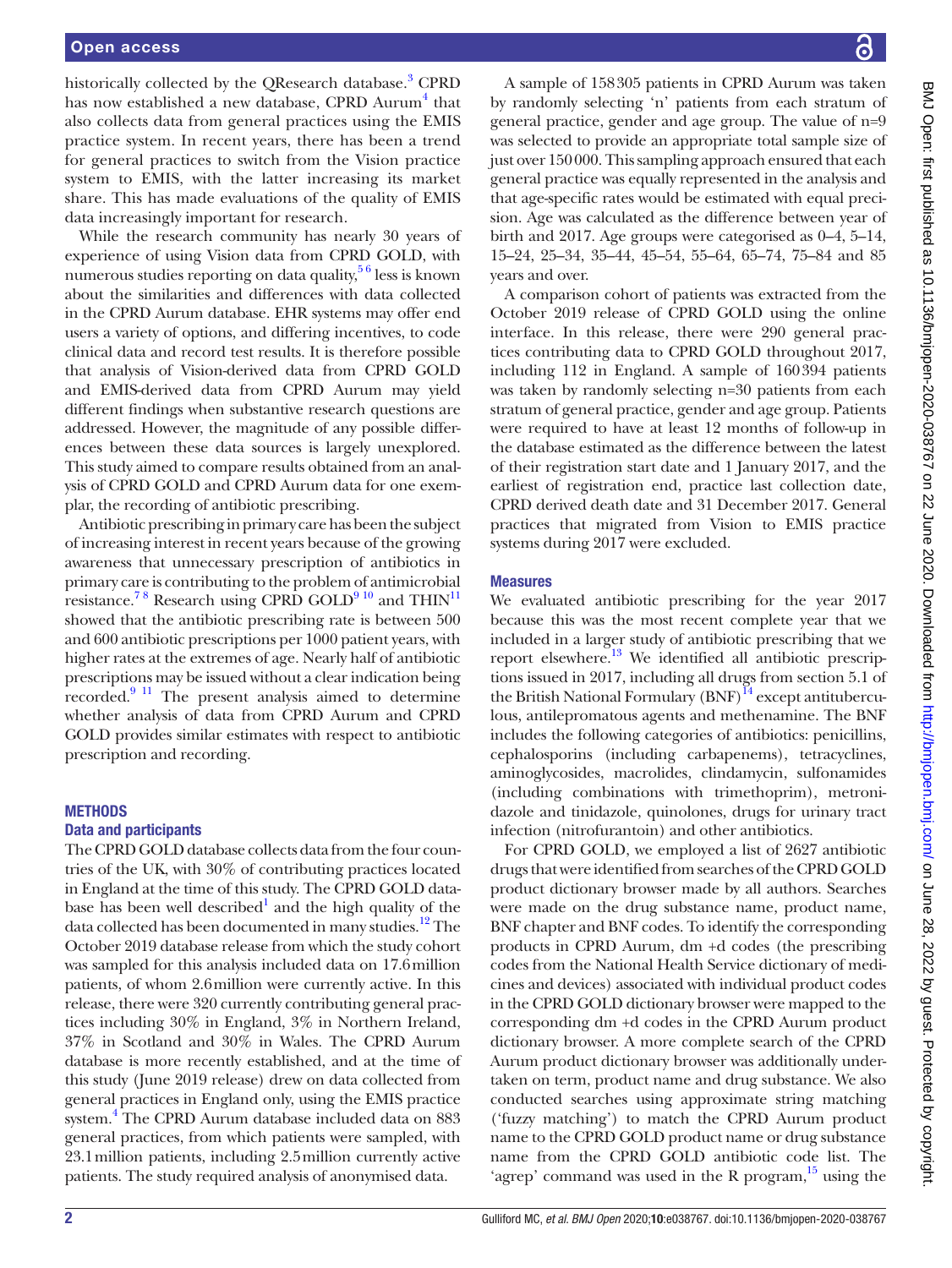Levenshtein edit distance as a measure of approximateness. The resulting code list was edited manually, resulting in 896 CPRD Aurum product codes. CPRD Aurum product codes are up to 17 characters in length and the 'bit64' package in R was employed for data formatting and management.<sup>[16](#page-6-12)</sup> Although more product codes were identified for the CPRD GOLD database, only 195 CPRD GOLD product codes for antibiotics and 167 CPRD Aurum product codes were recorded during 2017.

We analysed medical codes recorded on the same date as antibiotic prescriptions. Medical diagnoses were identified by searching the CPRD GOLD medical dictionary browser for Read terms and inspecting the associated Read chapter hierarchy. As previously reported, all medical codes were subsequently classified as respiratory infections, genitourinary infections, skin infections, eye infections and 'other codes'.<sup>9</sup> The CPRD Aurum medical dictionary includes Read terms, Read codes and SNOMED codes. In order to use the same codes, lists developed for CPRD GOLD were subsequently mapped to CPRD Aurum by matching on Read codes. Evidence of infections was searched in the patient clinical and referral records in CPRD GOLD and in the observation tables in CPRD Aurum. We evaluated whether or not any medical code was recorded on the same date as an antibiotic prescription. We then classified medical codes into 'respiratory infections', 'skin infections', 'genitourinary infections' and other codes.

# Analysis

Age-specific rates were estimated with 95% CIs from the Poisson distribution. Age-standardised and sex-standardised rates, and associated 95% CIs, were calculated per 1000

person years using the 2013 European Standard Population as reference. Null hypothesis significance testing was not undertaken. Instead, we present estimates and 95% CIs to enable the reader to judge whether differences between the databases may be of clinical or epidemiological importance. Potential differences between databases were evalu-ated using Bland-Altman plots and 95% CIs<sup>[17](#page-6-13)</sup> CPRD GOLD general practices in England were analysed as a subgroup.

# Patient and public involvement

There was no patient or public involvement in the study including development of the research question, selection of outcome measures, study design, conduct or dissemination of findings.

# **RESULTS**

# Comparison of antibiotic prescribing rates

In the CPRD Aurum sample, there were 158305 participants from 883 general practices with 101360 antibiotic prescriptions during 2017. In the CPRD GOLD sample, there were 160394 patients from 290 general practices with 112931 antibiotic prescriptions during 2017. This included 112 general practices in England and 178 in Scotland, Wales or Northern Ireland. The age-standardised and sex-standardised antibiotic prescribing rate was 512.6 (95% CI 510.4 to 514.9) per 1000 PYs in CPRD Aurum and 584.3 (582.1 to 586.5) per 1000 PYs in CPRD GOLD. The rate for CPRD GOLD practices in England was 505.2 (501.6 to 508.9) per 1000 PYs, which is similar to the rate observed in CPRD Aurum.



<span id="page-2-0"></span>Figure 1 Antibiotic prescribing rates in Clinical Practice Research Datalink (CPRD) Aurum and CPRD GOLD by age group and sex. Upper figure shows antibiotic prescribing rate per 1000 patient years; lower figure shows difference in antibiotic prescribing rate per 1000 patient years. AB, antibiotics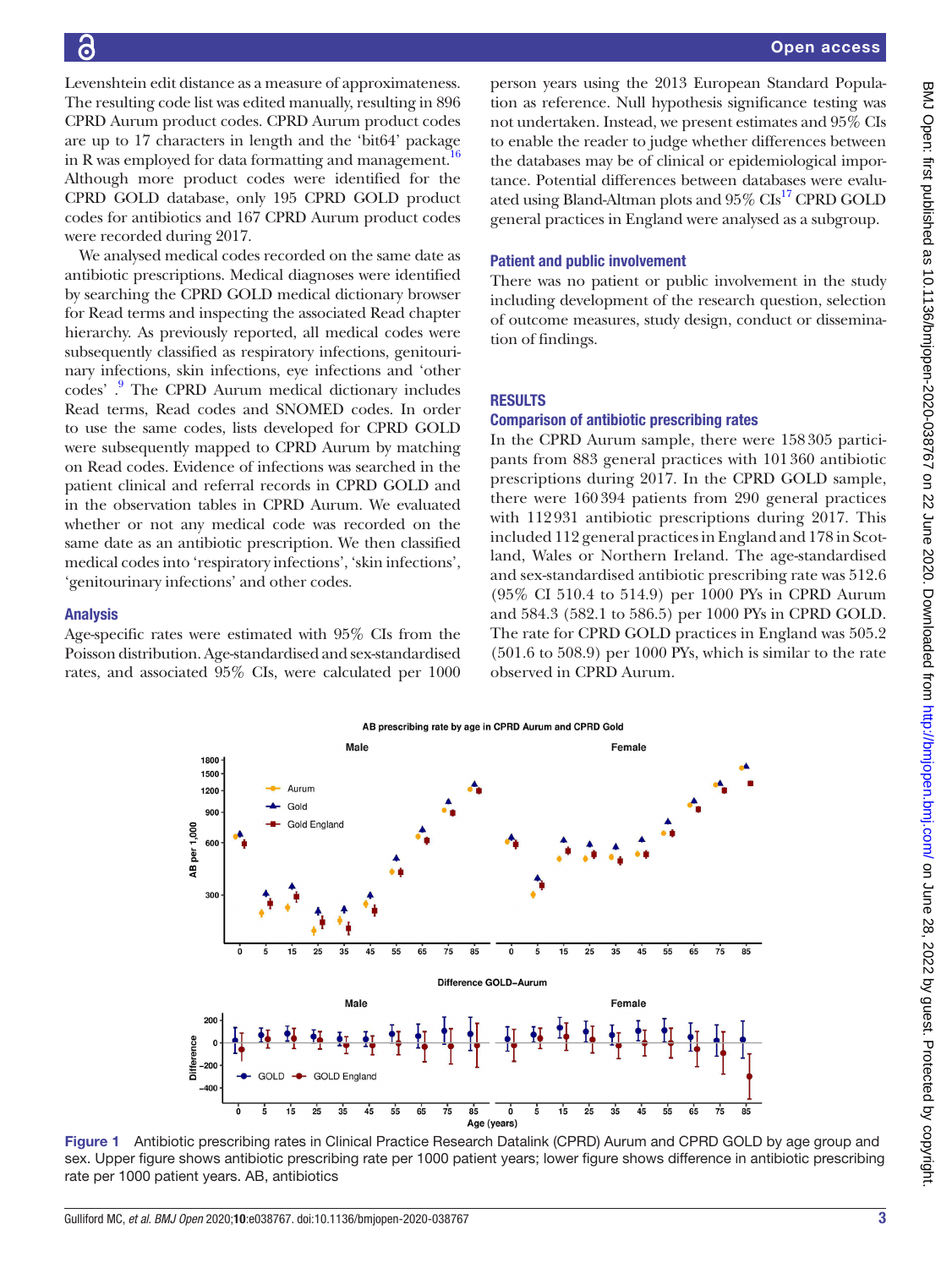[Figure](#page-2-0) 1 presents age-specific and sex-specific antibiotic prescribing rates for 2017. Antibiotic prescribing was higher in children under 5years, decreased until the teenage years, increased again especially in women, before increasing steadily into older ages. This pattern of association was observed in both CPRD Aurum and CPRD GOLD but estimates for CPRD GOLD were slightly higher than for CPRD Aurum, but broadly similar when restricted to CPRD GOLD general practices in England. The lower panel of [figure](#page-2-0) 1 provides a Bland-Altman plot that presents the difference (95% CI) between all CPRD GOLD and CPRD Aurum practices (blue) and CPRD

GOLD practices in England only (red). For men and women in all age groups, CPRD GOLD general practices generally had slightly higher antibiotic prescribing rates than CPRD Aurum, while CPRD GOLD general practices in England had broadly similar antibiotic prescribing rates to CPRD Aurum. CIs were compatible with no difference in all except the oldest age group (≥85 years of age) where data are more sparse.

# Most frequently prescribed products

[Table](#page-3-0) 1 presents data for the 25 most frequently prescribed antibiotic products. In CPRD Aurum, amoxicillin 500mg

<span id="page-3-0"></span>Table 1 Comparison of 25 most commonly prescribed antibiotic products in Clinical Practice Research Datalink (CPRD) Aurum and CPRD GOLD

|                                                       |       | <b>CPRD Aurum</b> |                 | <b>CPRD GOLD</b> |          | <b>CPRD GOLD England</b> |       |          |                |
|-------------------------------------------------------|-------|-------------------|-----------------|------------------|----------|--------------------------|-------|----------|----------------|
| <b>Product name</b>                                   | Freq. | Per cent          | <b>Rank</b>     | Freq.            | Per cent | <b>Rank</b>              | Freg. | Per cent | <b>Rank</b>    |
| Amoxicillin 500 mg capsules                           | 16684 | 16.5              | $\mathbf{1}$    | 19985            | 17.7     | $\mathbf{1}$             | 6699  | 17.8     | $\mathbf{1}$   |
| Doxycycline 100 mg capsules                           | 8993  | 8.9               | $\overline{c}$  | 10500            | 9.3      | $\overline{2}$           | 2559  | 6.8      | 3              |
| Flucloxacillin 500 mg capsules                        | 8925  | 8.8               | 3               | 9575             | 8.5      | 3                        | 3154  | 8.4      | $\overline{2}$ |
| Trimethoprim 200 mg tablets                           | 5931  | 5.9               | $\overline{4}$  | 9064             | 8.0      | $\overline{4}$           | 2277  | 6.1      | 4              |
| Nitrofurantoin 100 mg<br>modified-release capsules    | 4948  | 4.9               | $5\overline{)}$ | 3789             | 3.4      | $\overline{7}$           | 1653  | 4.4      | 6              |
| Clarithromycin 500 mg tablets                         | 4656  | 4.6               | 6               | 4889             | 4.3      | 5                        | 1842  | 4.9      | 5              |
| Phenoxymethylpenicillin<br>250 mg tablets             | 3855  | 3.8               | $\overline{7}$  | 4510             | 4.0      | $6\phantom{1}$           | 1254  | 3.3      | $\overline{7}$ |
| Amoxicillin 250 mg/5 mL oral<br>suspension sugar free | 3030  | 3.0               | 8               | 3645             | 3.2      | 8                        | 1065  | 2.8      | 9              |
| Coamoxiclav 500 mg/125 mg<br>tablets                  | 2765  | 2.7               | 9               | 2971             | 2.6      | $\overline{9}$           | 1161  | 3.1      | 8              |
| Lymecycline 408 mg capsules                           | 2379  | 2.4               | 10              | 2916             | 2.6      | 10                       | 1010  | 2.7      | 10             |
| Nitrofurantoin 50 mg capsules                         | 2295  | 2.3               | 11              | 2821             | 2.5      | 11                       | 848   | 2.3      | 12             |
| Trimethoprim 100 mg tablets                           | 2232  | 2.2               | 12              | 2519             | $2.2\,$  | 12                       | 912   | 2.4      | 11             |
| Nitrofurantoin 50 mg tablets                          | 2169  | 2.1               | 13              | 1539             | 1.4      | 18                       | 610   | 1.6      | 17             |
| Amoxicillin 250 mg/5 mL oral<br>suspension            | 1909  | 1.9               | 14              | 1525             | 1.4      | 19                       | 707   | 1.9      | 15             |
| Amoxicillin 125 mg/5 mL oral<br>suspension sugar free | 1802  | 1.8               | 15              | 990              | 0.9      | 25                       | 369   | 1.0      | 25             |
| Azithromycin 250 mg tablets                           | 1602  | 1.6               | 16              | 1306             | 1.2      | 22                       | 373   | 1.0      | 24             |
| Erythromycin 250 mg<br>gastroresistant tablets        | 1418  | 1.4               | 17              | 1949             | 1.7      | 13                       | 727   | 1.9      | 14             |
| Metronidazole 400 mg tablets                          | 1384  | 1.4               | 18              | 1595             | 1.4      | 17                       | 560   | 1.5      | 19             |
| Oxytetracycline 250 mg<br>tablets                     | 1292  | 1.3               | 19              | 1416             | 1.3      | 20                       | 430   | 1.1      | 22             |
| Cefalexin 250 mg capsules                             | 1241  | 1.2               | 20              | 1661             | 1.5      | 16                       | 522   | 1.4      | 20             |
| Ciprofloxacin 500 mg tablets                          | 1236  | 1.2               | 21              | 1724             | 1.5      | 15                       | 662   | 1.8      | 16             |
| Amoxil 500 mg capsules<br>(GlaxoSmithKline UK)        | 1193  | 1.2               | 22              | 587              | 0.5      | 33                       | 283   | 0.8      | 29             |
| Flucloxacillin 250 mg capsules                        | 1147  | 1.1               | 23              | 1763             | 1.6      | 14                       | 746   | 2.0      | 13             |
| Phenoxymethylpenicillin<br>125 mg/5 mL oral solution  | 1081  | 1.1               | 24              | 712              | 0.6      | 27                       | 354   | 0.9      | 26             |
| Amoxicillin 250 mg capsules                           | 1073  | 1.1               | 25              | 1397             | 1.2      | 21                       | 575   | 1.5      | 18             |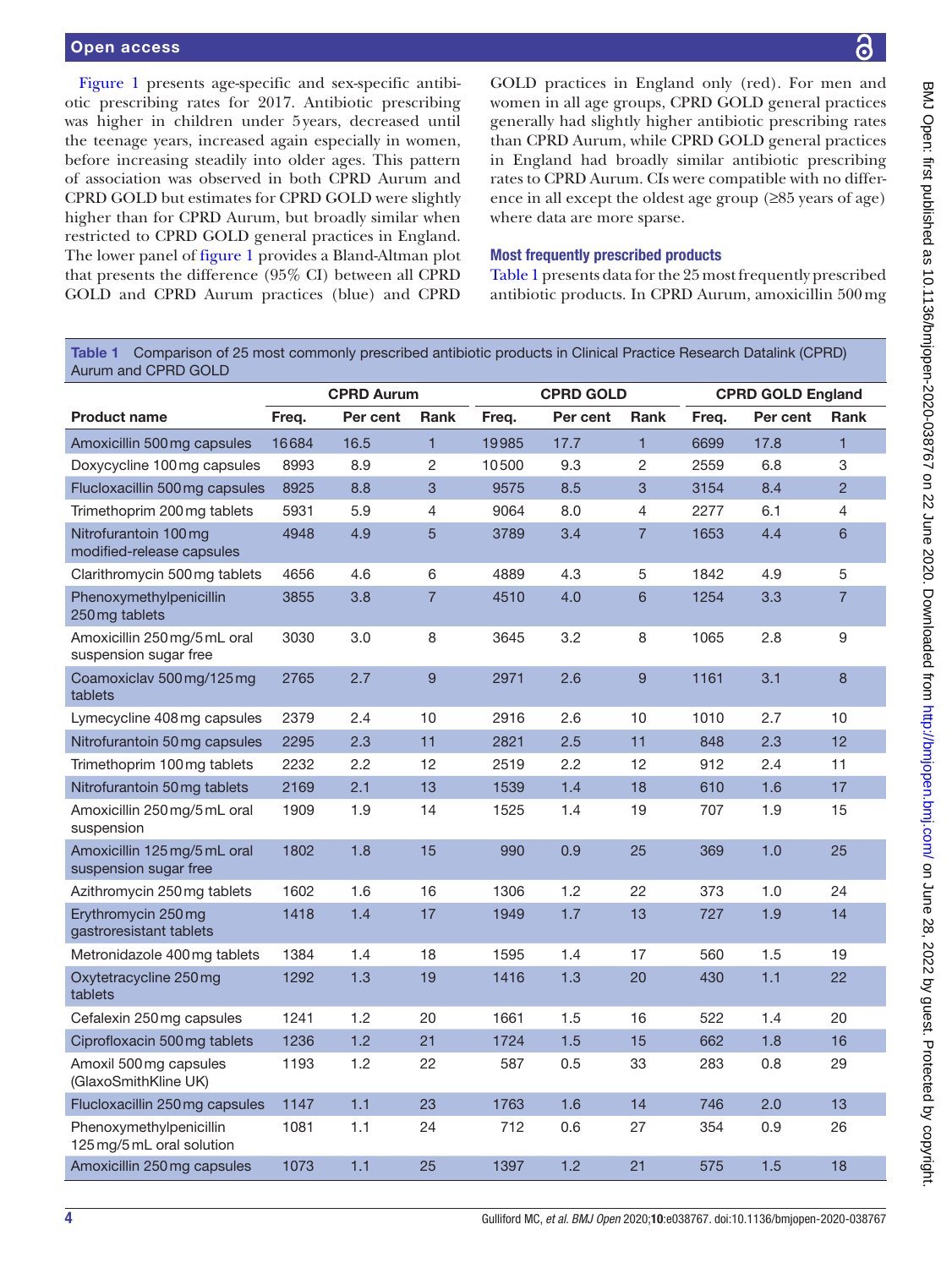<span id="page-4-0"></span>

| Medical coding of antibiotic prescriptions<br>Table 2 |                   |                  |                          |  |  |  |  |  |
|-------------------------------------------------------|-------------------|------------------|--------------------------|--|--|--|--|--|
|                                                       | <b>CPRD Aurum</b> | <b>CPRD GOLD</b> | <b>CPRD GOLD England</b> |  |  |  |  |  |
| Number of prescription items                          | 101360            | 112931           | 37551                    |  |  |  |  |  |
| Number of prescriptions with unique date              | 98727             | 108397           | 36617                    |  |  |  |  |  |
| Medical code recorded on same date                    | 72989 (74.0)      | 84756 (78.2)     | 28471 (77.8)             |  |  |  |  |  |
| No medical code recorded on same date                 | 25738 (26.0)      | 23641 (21.8)     | 8146 (22.2)              |  |  |  |  |  |
| Respiratory infection                                 | 21 350 (21.6)     | 26005 (24.0)     | 9549 (26.1)              |  |  |  |  |  |
| Genitourinary infection                               | 11 126 (11.3)     | 8762 (8.1)       | 3315(9.1)                |  |  |  |  |  |
| <b>Skin infection</b>                                 | 6559 (6.6)        | 6559(6.1)        | 2617(7.1)                |  |  |  |  |  |
| Other codes                                           | 33954 (34.4)      | 43430 (40.1)     | 12990 (35.5)             |  |  |  |  |  |

Figures are frequencies (per cent of unique prescription dates).

CPRD, Clinical Practice Research Datalink.

capsules, doxycycline 100mg capsules, flucloxacillin 500mg capsules, trimethoprim 200mg tablets and nitrofurantoin 100mg modified-release capsules represented the five most frequently prescribed products, accounting for 45% of all antibiotic prescriptions. In CPRD GOLD, there were more prescriptions for trimethoprim (8%) and fewer prescriptions for nitrofurantoin (3%), consequently clarithromycin 500mg tablets and not nitrofurantoin appeared as the fifth ranked product. The same pattern was observed for CPRD GOLD practices in England, although trimethoprim comprised a smaller proportion of all prescriptions than in CPRD GOLD as a whole. Twenty-three of the 25 most frequently prescribed drugs in CPRD Aurum were also in the top 25 ranked prescriptions in CPRD GOLD general practices.

# Recording of medical terms associated with prescriptions

[Table](#page-4-0) 2 summarises data for recording of medical diagnostic codes on the same date as antibiotic prescriptions. Medical codes were recorded on the same date for 72989 (74%) antibiotic prescriptions in CPRD Aurum, 84756 (78%) antibiotic prescriptions in CPRD GOLD and 28471 (78%) for CPRD GOLD in England. Infections of the skin, respiratory tract and genitourinary tracts accounted for 39035 (40%) of CPRD Aurum prescriptions, 41326 (38%) of CPRD GOLD prescriptions and 15481 (42%) of CPRD GOLD prescriptions in England. All other medical codes accounted for 33954 (34%) in CPRD Aurum, 43430 (40%) in CPRD GOLD and 12990 (36%) CPRD GOLD in England.

# **DISCUSSION** Main findings

This analysis shows that antibiotic prescribing estimates from EMIS-derived data in CPRD Aurum are broadly similar to those obtained through analysis of Visionderived data in CPRD GOLD. This similarity includes the rates of antibiotic prescriptions for subgroups of age and gender, the drug name and strength of antibiotic products prescribed, and the recording of medical diagnoses on the same day as the antibiotic prescription.

We noted that antibiotic was more frequently prescribed in CPRD GOLD than in CPRD Aurum, but this was not the case when the CPRD GOLD sample was restricted to general practices in England. This suggests that antibiotic prescribing may be higher in Wales, Northern Ireland and Scotland where prescription charges have been abolished since 2007, 2010 and 2011, respectively,  $^{18\,19}$  although our study did not investigate the reasons for this difference. As well as slight differences in overall rates, we noted that drug choice might vary between databases. Trimethoprim prescribing was higher in CPRD GOLD than in CPRD Aurum. Nitrofurantoin has been recommended by Public Health England<sup>[20](#page-6-15)</sup> as the drug of first choice for urinary tract infections in adults because of increasing antimicrobial resistance to trimethoprim but this guidance may not apply in the devolved administrations. CPRD GOLD general practices in England were more similar to CPRD Aurum with respect to prescribing of trimethoprim and nitrofurantoin. It is likely that differences in clinical practice between England and the devolved administrations (Scotland, Wales and Northern Ireland) may be greater than the differences between EMIS and Vision practices within England.

Previous primary care database studies have revealed that antibiotic prescriptions are often issued without specific reasons being coded into EHRs. A high proportion of antibiotic prescriptions in the THIN $^{11}$  and CPRD GOLD<sup>[9](#page-6-6)</sup> databases are associated with either no code being recorded or non-specific codes being recorded. EHRs systems may offer users discretion over the recording of data items. We found that EMIS data included similar proportions of antibiotic prescriptions being associated with no codes, non-specific codes and codes for infection episodes.

# Strength and limitations

One major strength of our study is that we used realworld data from primary care to estimate rates of antibiotic prescribing. Using data from primary care is likely to provide a reliable picture of prescribing patterns given that about 80% of all antibiotic prescribing in the UK's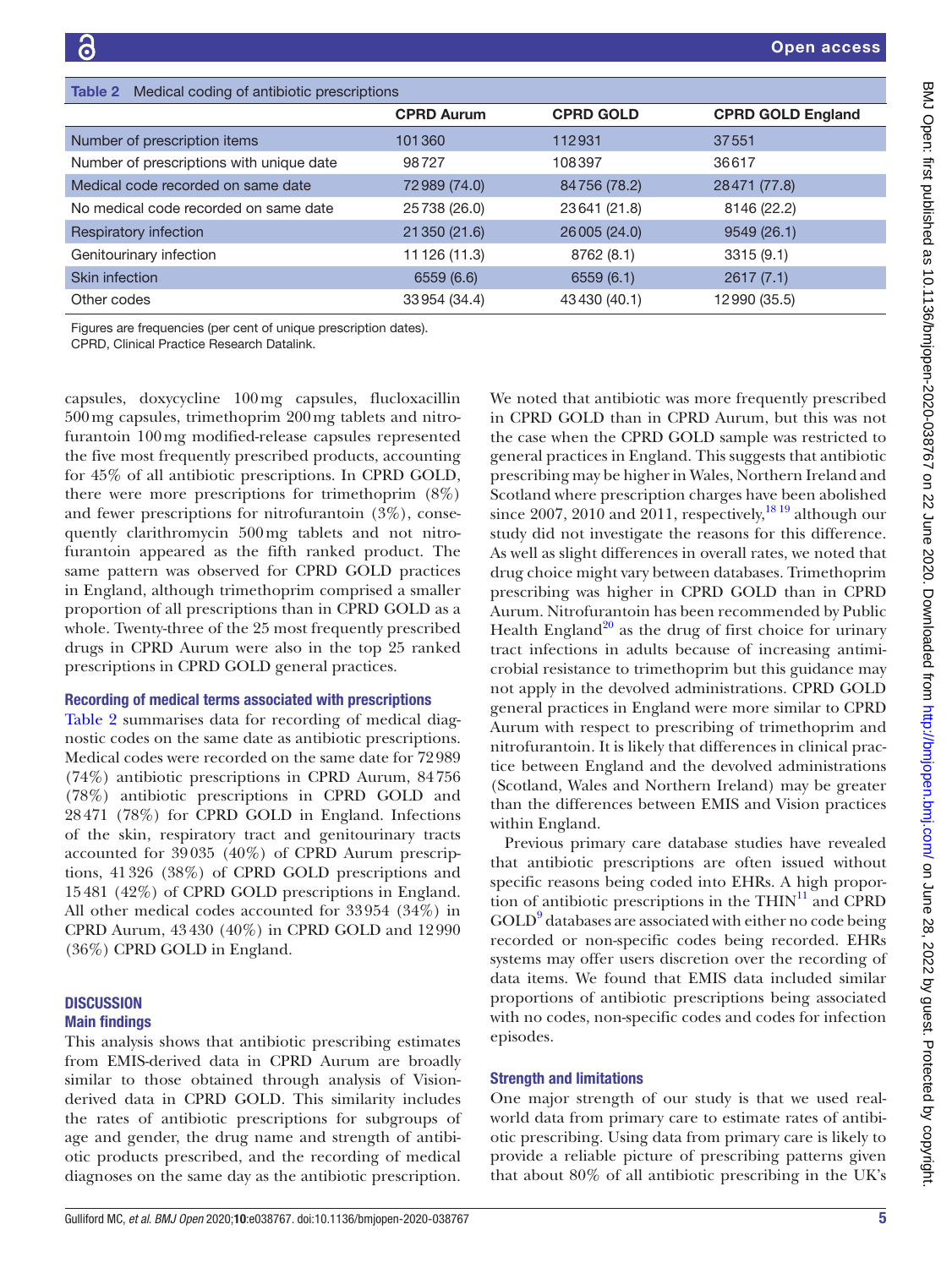National Health Service takes place in primary care.<sup>[20](#page-6-15)</sup> We estimated the difference between CPRD Aurum and CPRD GOLD, as well as the difference between CPRD Aurum and CPRD GOLD in England. A comparison between CPRD GOLD practices in England and CPRD Aurum practices was essential to benchmark recording in the CPRD Aurum database, which at the time of this study comprised contributing practices from England only. We recommend that future comparative studies on antibiotic prescribing in the UK should separately evaluate prescribing in CPRD Aurum with CPRD GOLD practices in England, and CPRD GOLD practices in Wales, Scotland and Northern Ireland, given that factors such as socioeconomic differences, as well as abolished prescription charges, in the devolved nations may have an impact on prescribing in these countries. There were generally only small differences between CPRD Aurum and CPRD GOLD in England. We acknowledge that we could have obtained greater precision with larger samples, but the present approach was pragmatic and provided sufficiently precise estimates for age-specific rates. We did not employ null-hypothesis significance testing but elected to present CIs so that readers could reflect on the substantive importance of any estimated differences for their proposed studies. The community of CPRD researchers collectively has wide experience of compiling code lists for research in the CPRD GOLD database. Less experience is available for the CPRD Aurum database. We noted that CPRD Aurum product codes may be up to 17 characters in length and use of special programming features, such as the bit64 package in  $R$ <sup>16</sup> is required in order to maintain data integrity. We completed extensive searches for product codes in order to identify antibiotic products. We identified a greater number of potential products from the CPRD GOLD data dictionary, but a generally similar number of antibiotic product codes were actually recorded in the two datasets during 2017. Searches in the CPRD Aurum product dictionary should be based on term, drug substance and product names as the BNF classification is less widely available in the CPRD Aurum product dictionary than in CPRD GOLD. It may also be possible to compare 'dm +d' codes from the dictionary of medicines and devices, which are now employed in both CPRD GOLD and CPRD Aurum product dictionaries. We mapped medical code sets between CPRD GOLD and CPRD Aurum by matching on Read codes to make a like-for-like comparison. The analysis shows that, for these conditions, use of the same Read codes gives similar results in CPRD Aurum and CPRD GOLD. There are some medical codes that are only employed in EMIS, which might be omitted through this process, and this merits further evaluation. Experience shows that in Read-coded data, the majority of events are associated with a small number of codes, consequently omission of infrequently used codes is seldom important; our main findings with respect to medical codes were consistent between databases. We also note that records of antibiotic prescribing do not indicate whether medicines were dispensed,

BMJ Open: first published as 10.1136/bmjopen-2020-038767 on 22 June 2020. Downloaded from http://bmjopen.bmj.com/ on June 28, 2022 by guest. Protected by copyright BMJ Open: first published as 10.1136/bmjopen-2020-038767 on 22 June 2020. Downloaded from <http://bmjopen.bmj.com/> BM 28, 2022 by guest. Protected by copyright.

whether they were taken or whether they were taken by the patient they were prescribed to or by someone else. It is also possible that prescriptions recorded at out of hours visits, home visits or during attendance at residential care homes may be missing from the patient electronic record. Finally, the analysis undertaken was cross sectional in nature and does not provide evidence about trends in antibiotic recording over time between CPRD GOLD and CPRD Aurum. We used data from July and October 2019 releases of CPRD Aurum and CPRD Gold, respectively; it may be preferable to compare the same month's releases but data for 2017 should be complete by 2019.

# **Conclusion**

This study finds that analysis of EMIS-derived data in CPRD Aurum gives broadly similar estimates for antibiotic prescribing and infection recording to those reported for Vision-derived data in CPRD GOLD. CPRD GOLD includes general practices in Scotland, Wales and Northern Ireland which have slightly higher antibiotic prescribing than either EMIS or Vision general practices in England. Based on these results, we believe that future research studies can be conducted in CPRD Aurum, informed by previous results from CPRD GOLD or THIN. It may also be possible to combine data from CPRD GOLD English practices with CPRD Aurum data in research on antibiotic prescribing. As CPRD Aurum includes an increasing number of general practices, this database will become increasingly important for public health research. However, further work is needed to better understand the quality and completeness of information recorded in areas such as dosing regimen and treatment duration which are important in estimating treatment exposure in pharmacoepidemiology and pharmacovigilance research.

Contributors MCG designed the study; completed the analysis and drafted the paper and is a guarantor. TA sampled CPRD Aurum data. XS developed code lists for CPRD GOLD. TA, EY and TM-T checked and revised code lists for CPRD Aurum. All authors reviewed and contributed to the final draft.

Funding The study is funded by the National Institute for Health Research (NIHR) Health Services and Delivery Programme (16/116/46). MCG was supported by the NIHR Biomedical Research Centre at Guy's and St Thomas' Hospitals.

Disclaimer The views expressed are those of the authors and not necessarily those of the NHS, the NIHR, or the Department of Health.

Competing interests None declared.

Patient consent for publication Not required.

Ethics approval The protocol for the study received scientific and ethical approval from the CPRD Independent Scientific Advisory Committee (ISAC Protocol 19\_110R).

Provenance and peer review Not commissioned; externally peer reviewed.

Data availability statement Data are available upon reasonable request. Requests for access to data from the study should be addressed to martin.gulliford@kcl.ac. uk. All proposals requesting data access will need to specify planned uses with approval of the study team and CPRD before data release.

Open access This is an open access article distributed in accordance with the Creative Commons Attribution 4.0 Unported (CC BY 4.0) license, which permits others to copy, redistribute, remix, transform and build upon this work for any purpose, provided the original work is properly cited, a link to the licence is given,